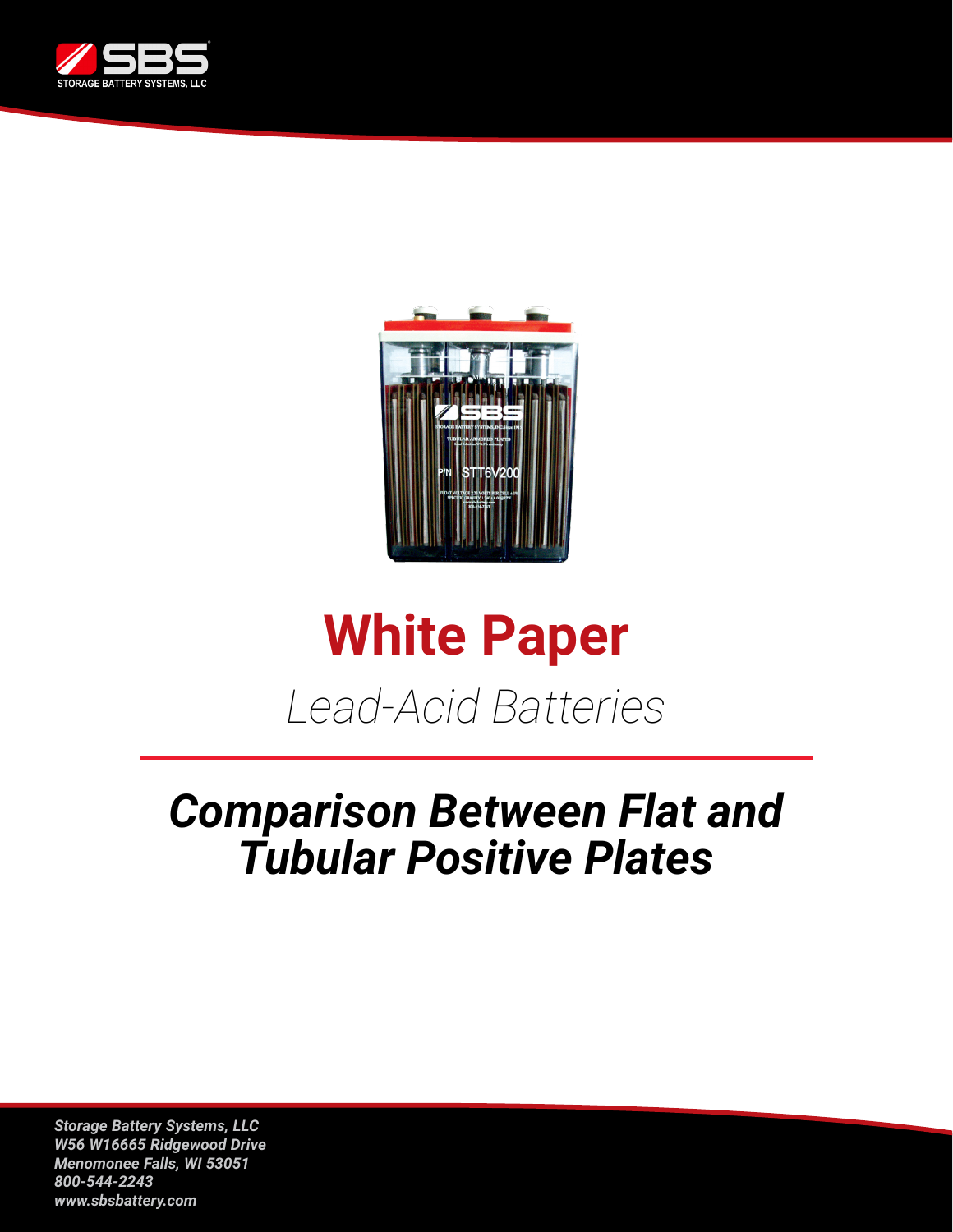

#### **Introduction**

Lead-acid batteries have been around for more than 150 years. While flat plate models with a lattice grid represented a technological leap forward in 1881, tubular construction is a more robust technology with many advantages. With advancements such as the use of non-woven gauntlets encasing the positive spine plate, to more advanced manufacturing techniques, tubular batteries provide enhanced performance and improved reliability as compared to flat plate technology.

### **Origin / Timeline**

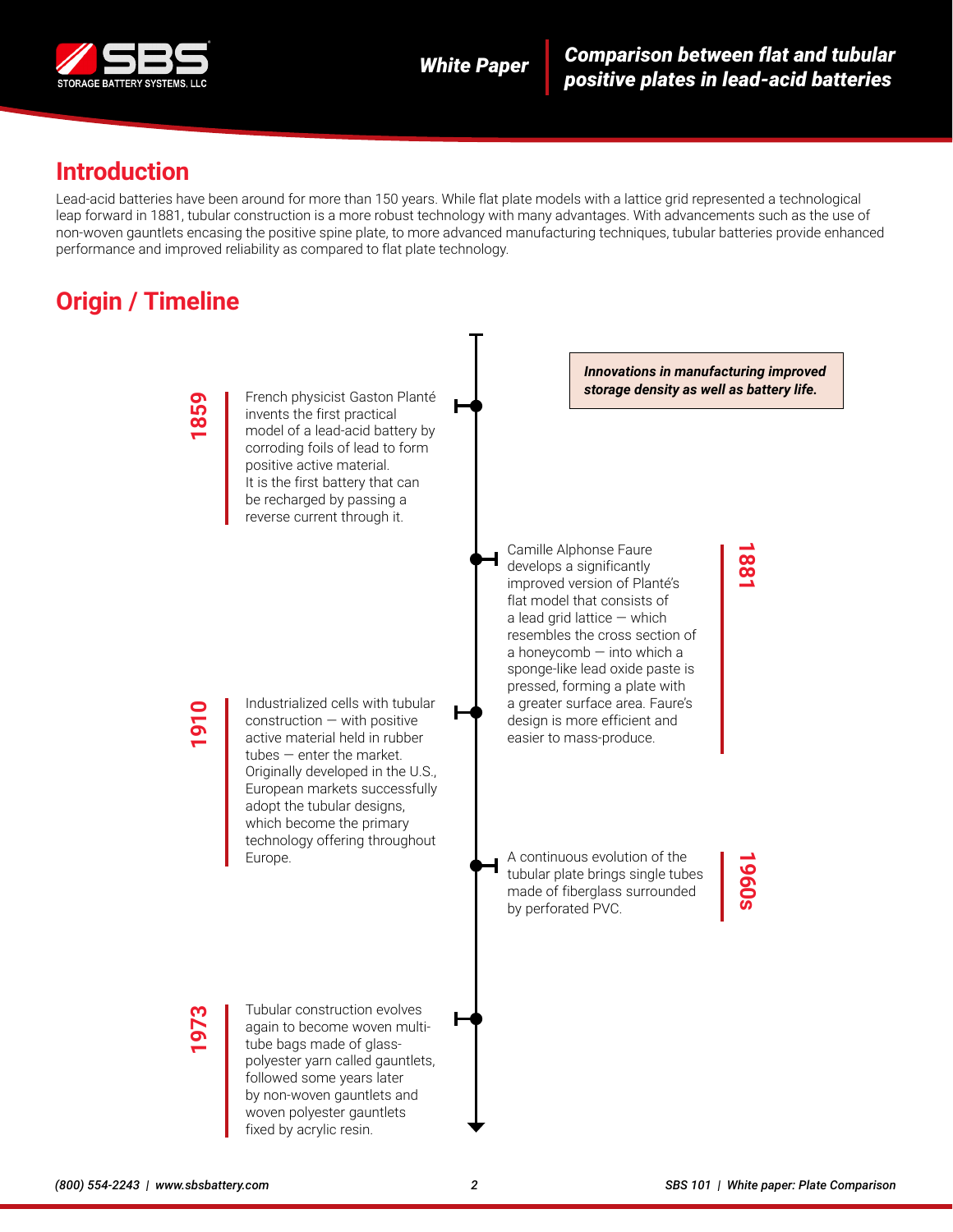

#### **Description of Positive Plate Construction Types**

A clear understanding of the different types of construction is required to adequately compare and contrast the differing technologies employed by lead-acid battery manufacturers.

#### **Explanation of lead-acid positive plate technologies:**

*Reminder: the negative plates in all lead-acid cells are the flat, pasted type*

- **Planté plates** are positive plates made with pure lead versus a lead alloy. The active mass is formed by a corrosion process out of the grid. The demand for Planté plate is declining. Costly and challenging production techniques, and the requirement to use more lead in construction, do not deliver significant benefits as compared to alloyed tubular or flat plate batteries. *Figure 1* shows Planté plate
- **Pasted plates** are flat, positive plates made by pasting the lead oxide active mass on a mesh grid. *Figure 2* shows classic pasted plate
- **Tubular plates** use a frame structure consisting of a series of vertical spines connected to a common bus bar. The tubular design keeps the active material mechanically together and presses it onto the grid. The paste is held in micro-porous, non-conductive tubes (gauntlets), which are placed over the individual spines. Assembling the spines, gauntlets, lead oxide, and bottom bar together makes a positive plate. Volume changes during discharge and charge are mostly compensated by a high mass porosity, and gas bubbles help to distribute remaining free particles in the cell. Pressing the PbO $_2$  corrosion layer onto the grid surface also helps to protect the lead grid against further corrosion. *Figure 3* shows classic tubular plate

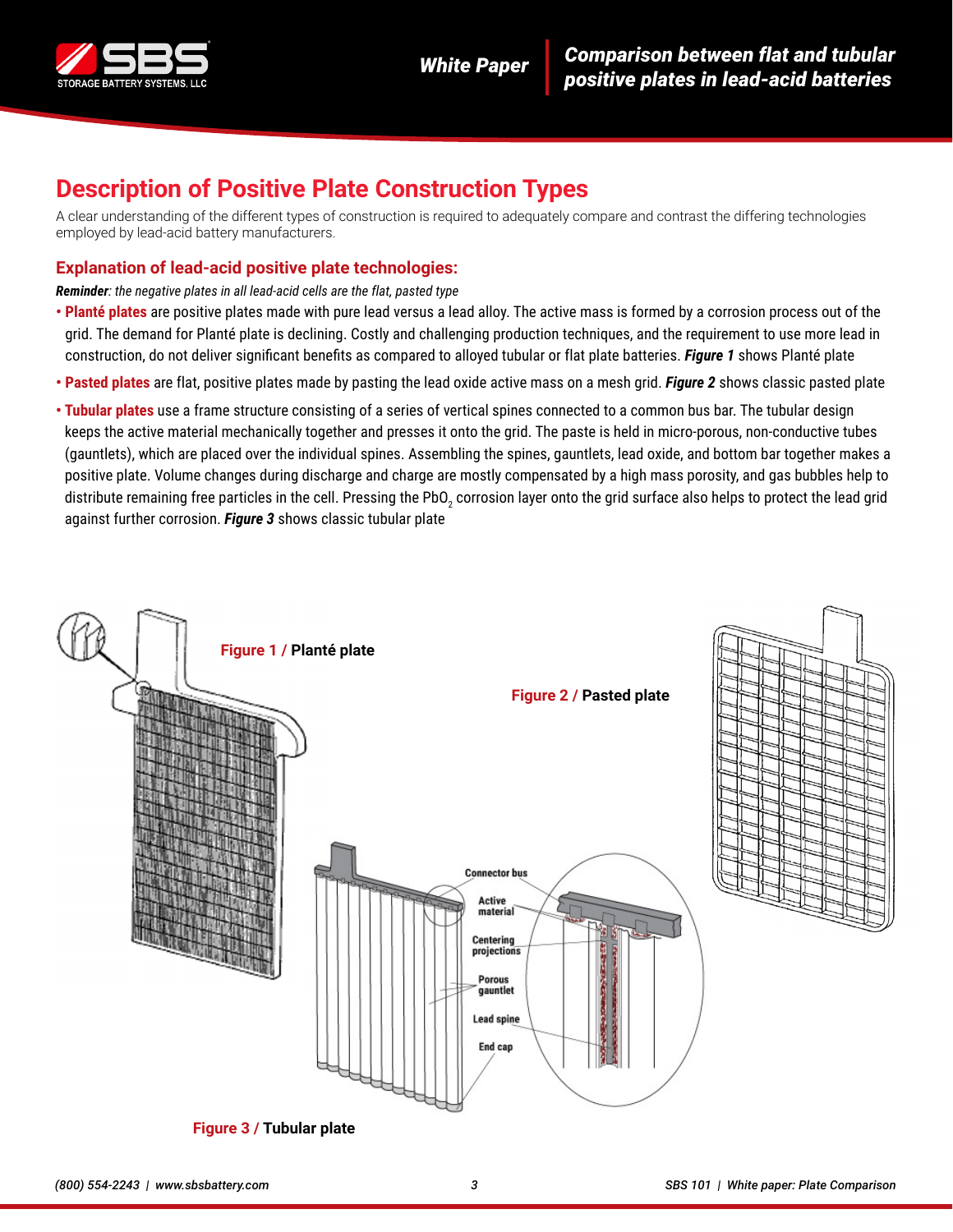

|                                      | <b>Flat Plate</b> | <b>Tubular</b> | <b>Explanation of tubular advantages</b>                                                   |
|--------------------------------------|-------------------|----------------|--------------------------------------------------------------------------------------------|
| <b>Reliability</b>                   | Reliable          | Most reliable  |                                                                                            |
| <b>Charge cycles</b><br>(at 80% DOD) | $50 - 1000$       | 1100-1800      |                                                                                            |
| Electrolyte<br>stratification risk   | Medium            | Low            | The external shape of the positive plate allows for<br>easier movement for the electrolyte |
| <b>Float current</b>                 | Medium            | Low            |                                                                                            |
| <b>Thermal management</b>            | Medium            | High           | Because of the higher relative electrolyte amounts<br>and easier convective heat transport |
| <b>Interface</b><br>surface area     | Medium            | High           |                                                                                            |
| <b>Electrical resistance</b>         | Mid-to-Low        | Low            | Well-defined pore sizes permit easy movement<br>to the electrolyte                         |
| Life expectancy                      | $15-18$ years     | $20+$ years    |                                                                                            |
| <b>Charge retention</b>              | Long              | Longest        | Because there is no electrolyte pollution from<br>reinforcing agents                       |

#### **Why tubular is better: The secrets are the multi-tube bag gauntlet and increased surface area of the positive plate**

Advanced multi-tube bag gauntlets are constructed of 100% polyester high-tenacity, multifilament yarns that are impregnated with an acrylic resin system and fixed crosswise to the tubes, while spun yarn is used lengthwise.

#### **Gauntlet Characteristics**

- *High porosity and low electrical resistance* Low electrical resistance can determine a well-defined pore size that permits easy movement to the electrolyte, but at the same time reduces the active material shedding to a negligible amount
- *Good mechanical resistance and elasticity* The gauntlet resists the high pressure that the active material produces during its cyclical expansion. The fabric holds the paste pressed to the conductive lead spines ensuring stable performance. Mechanical resistance to abrasion during cell assembly reduces scraps and pollution
- *Reduced release speed of antimony* The fabric keeping the active material all around the spines acts as a filter for the electrolyte, reducing the release speed of antimony from positive grids. In contrast, for pasted plates there is almost no distance between grid wires and electrolyte
- *Semi-rigid stability* The semi-rigid woven fabric gives the multi-tube bag a stable shape that permits an easy and quick filling procedure with paste, powder or slurry methods
- *High short-circuit resistance* Gauntlets can be supplied with a special solution for the two lateral tubes that result in dramatic increase in plate short-circuit resistance. In particular, the ISM solution (where the external tubes have half of their fabric completely closed) gives the best protection against short circuits between positive and negative plates with only a minor increase in electrical resistance

Due to increased positive plate surface area, tubular batteries have 20% more electrical capacity than flat plate batteries of comparable size and weight. With less positive plate shedding, tubular batteries also provide up to a 30% longer service life than flat plate batteries. In addition, battery engineers in Europe attest that tubular cells are more widely used because they deliver energy at a faster rate.